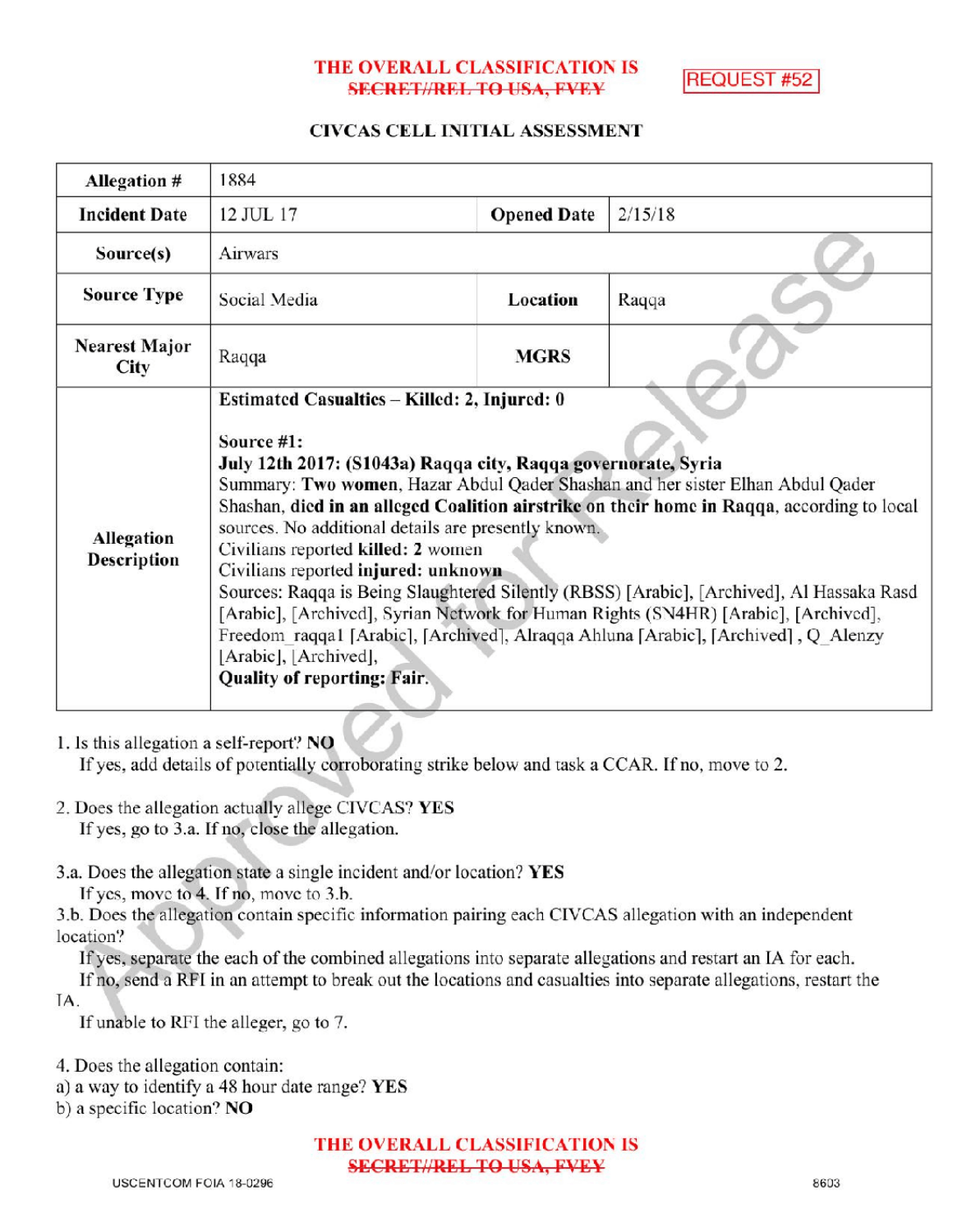# THE OVERALL CLASSIFICATION IS SECRETIAREL TO USA, EVEY

If yes to BOTH, go to 7. If EITHER are no, then go to 5.

- 5. Does the allegation contain:
- a) <sup>a</sup> way to identify a 48 hour date range? YES
- b) a specific time of day or timeframe?  $NO$
- c ) <sup>a</sup> general location? YES If yes to ALL three, then go to 7. If ANY are no, go to 6.
- 6. Does the allegation contain:
- a) Video or photo evidence of CIVCAS that can be used to narrow the date/time or location of the allegation? If yes, go to 7. If no, go to 6.b.  $NO$
- b) Are there at least two corroborating sources (total of 3) that independently reported the allegation? YES If yes, go to  $7.$  If no, go to 6.c.
- c) Any high quality sources?
- If yes, go to  $7.$  If no, go to  $6.d.$
- d) Specific facts that warrant a search for strikes? If yes, go to 7. If no, close the allegation.

7.a. Does the allegation contain sufficient information on the time, location and details to conduct a search for strikes? NO Release and details to conduct a search for

If yes, go to  $8$ . If no, go to  $7.b$ .

7.b. Explain in detail why there is insufficient information on the time, location, and details to conduct a search for strikes

- Given the information provided, a comprehensive search was conducted.
- Insufficient information on location to narrow down strike.
- Request a RFI for location or close due to insufficient information.

NOTE: In the event nothing further is received, recommend that this allegation be closed.

IZ & <sup>S</sup>  $MAT:$ CAOC log:  $CJTF$  log:

 $\overline{12}$  $CIFLCC$  log, -email (Start 18 MAY 2017):

 $T\ddot{E}$ (1)  $\log$ , -email (Start 22 JUL 2017):

8. Are there any potentially corroborating strikes?

**If yes, answer the questions below and task CCAR.** 

If no, provide a detailed explanation and close the allegation.

### THE OVERALL CLASSIFICATION IS SECRET//REL TO USA, FVEY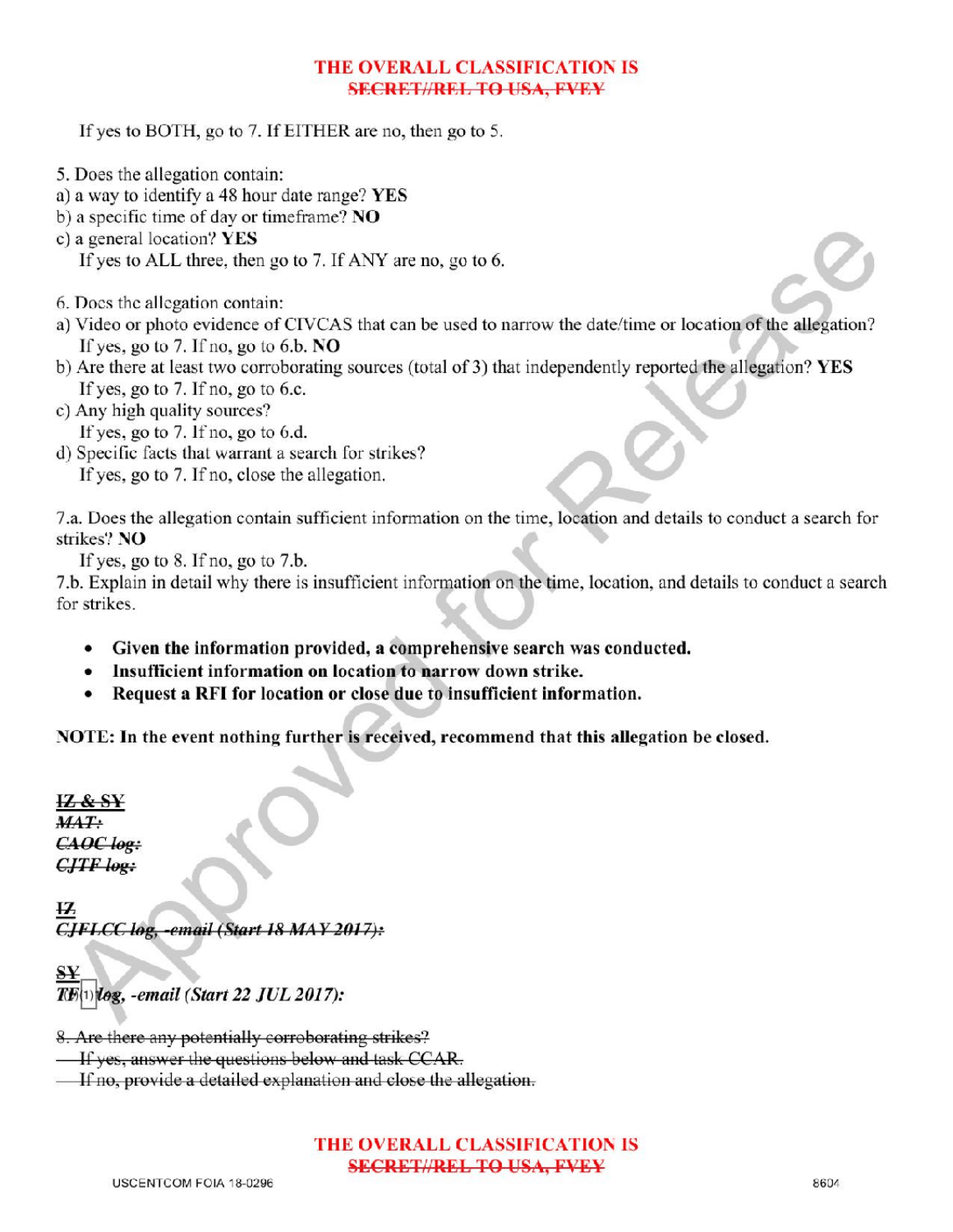#### THE OVERALL CLASSIFICATION IS **SECRET//REL TO USA, FVEY**

### 1.Assessed date of incident:

#### 2.Location:

3.Potentially Corroborating Strike Information: MGRS: **Strike Number:** DTG: Target: Dynamic/Deliberate: Aircraft: Call Sign: Nationality: Munitions & Number dropped: Target Number: TEA:  $BF#$ :

**Non-US Coalition Involvement:** 

Decision: Although the allegation needs further information, Airwars has currently suspended their RFI responses to CJTF. Close at the IA due to insufficient information as to time, locations, and details to conduct an assessment of credibility.

Approved

Release